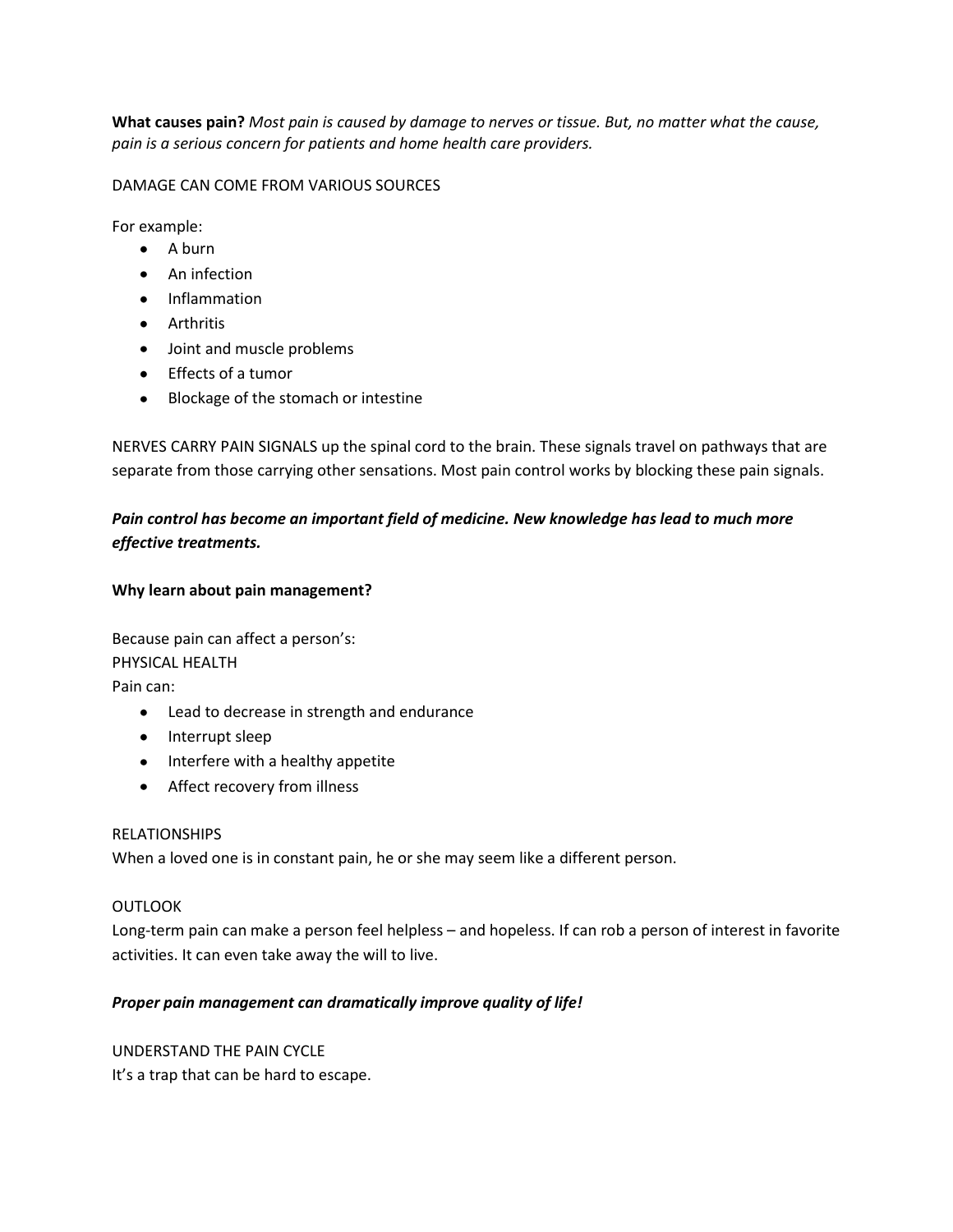# **FATIGUE SETS IN**

This can drain a person's strength and lead to depression, which can worsen physical pain.

# PAIN CREATES ANXIETY

This makes muscles tense up. Tension and anxiety can increase pain and make it hard to sleep.



## TREATMENT CAN BREAK THE CYCLE

Don't wait for pain to become a problem. The longer pain goes untreated, the harder it is to relieve. Talk to your health care provider. He or she can help you with a treatment plan that's right for you.

#### MEDICATIONS CAN HELP CONTROL PAIN

Your health care provider may recommend different medications depending on your type of pain.

For example:

- Mild pain is often treated with nonprescription pain relievers, such as aspirin, acetaminophen,  $\bullet$ or ibuprofen. (These can cause serious side effects – use only as directed. No one under 20 years old, should take aspirin unless directed by a health care provider.)
- Moderate pain may require a mild opioid (a drug the relieves pain and causes sleepiness). Other types of medicines may also be used.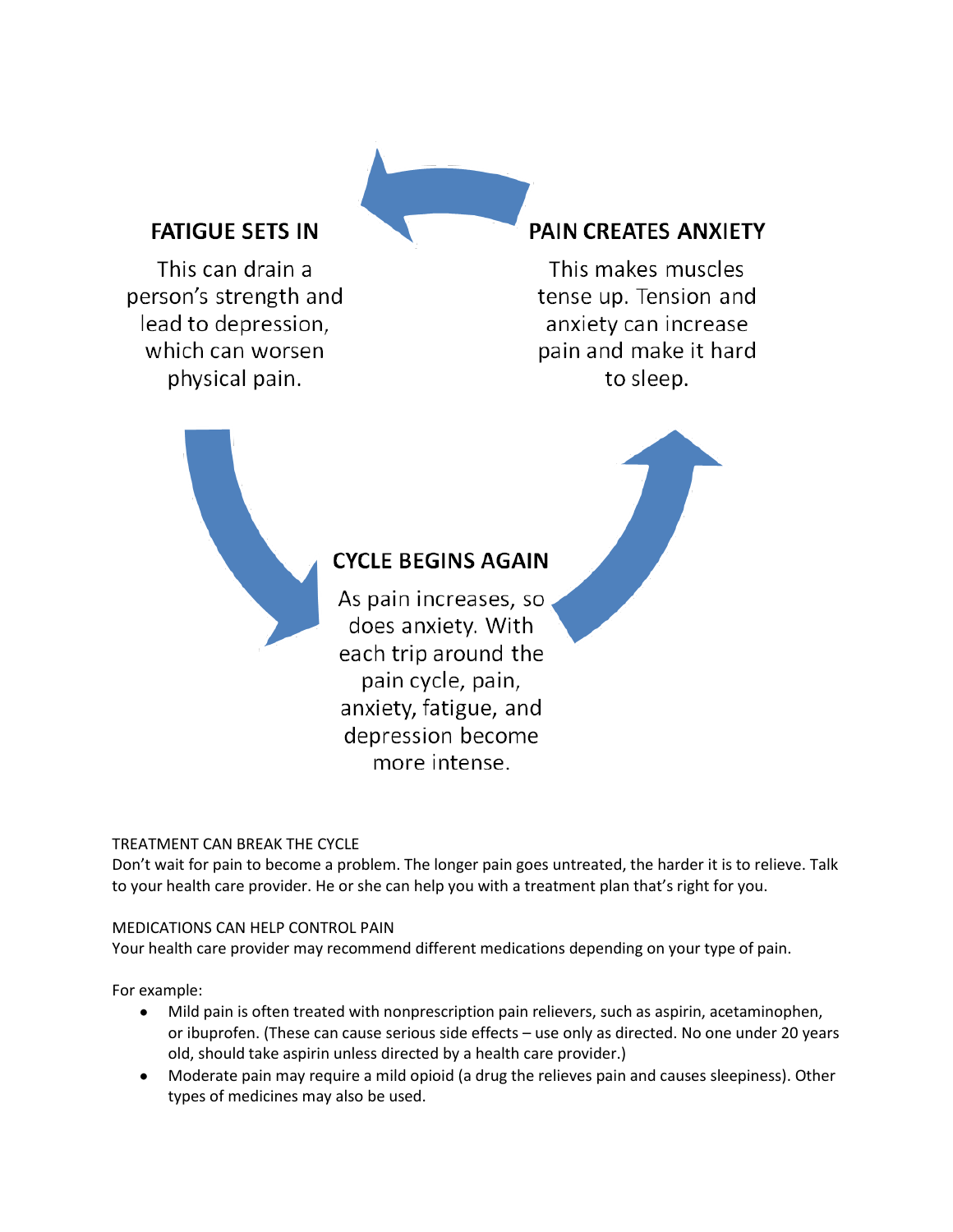Sever pain is usually treated by strong opioids, such as morphine.

SOME PATIENTS CONTROL HOW MUCH MEDICATION THEY TAKE

The can give themselves medication as needed by mouth, or with portable pumps that deliver medication in to a vein, the skin, or the spine.

## PATIENTS TAKE MEDICATION IN DIFFERENT WAYS For example:

- 1. Pills
- 2. Patches
- 3. Suppositories
- 4. Injection into a vein, a muscle, the skin, or the spine

#### *Pain medication works best when taken regularly and as directed – before pain becomes severe.*

#### 3 COMMON FEARS ABOUT PAIN MEDICATION

Some people refuse to consider helpful medication because they have fears about:

- A. ADDICTION: many patients worry about this when considering opioid use. Talk to your health care provider about your concerns. Ask about the risks and benefits of any medication you're considering. Be sure you understand your treatment plan and what warning signs to look out for.
- B. SIDE EFFECTS: side effects may vary from medicine to medicine and from person to person. Some people may experience
	- a. Constipation
	- b. Drowsiness
	- c. Dizziness
	- d. Stomach and intestinal problems
	- e. Heart of circulation problems
	- f. Skin reactions
	- g. Slowed breathing

Many side effects can be avoided or managed. Ask your health care provider what side effects to watch out for. Tell him or her if you experience any. Never exceed the recommended dosage for any medication, unless directed by your health care provider.

- $\triangleright$  DRUG INTERACTIONS: some medications should not be taken together. And some including over the counter drugs – could be dangerous if taken with alcohol. But, patients, can avoid problems if they:
	- a. Ask what they should avoid while taking the medication
	- b. Don't take other medication including over the counter drugs, and herbal or nutritional supplements – without a health care provider's or pharmacist's OK.

#### *Using medication for pain doesn't make someone a "drug addict." It's very different from using drugs for pleasure.*